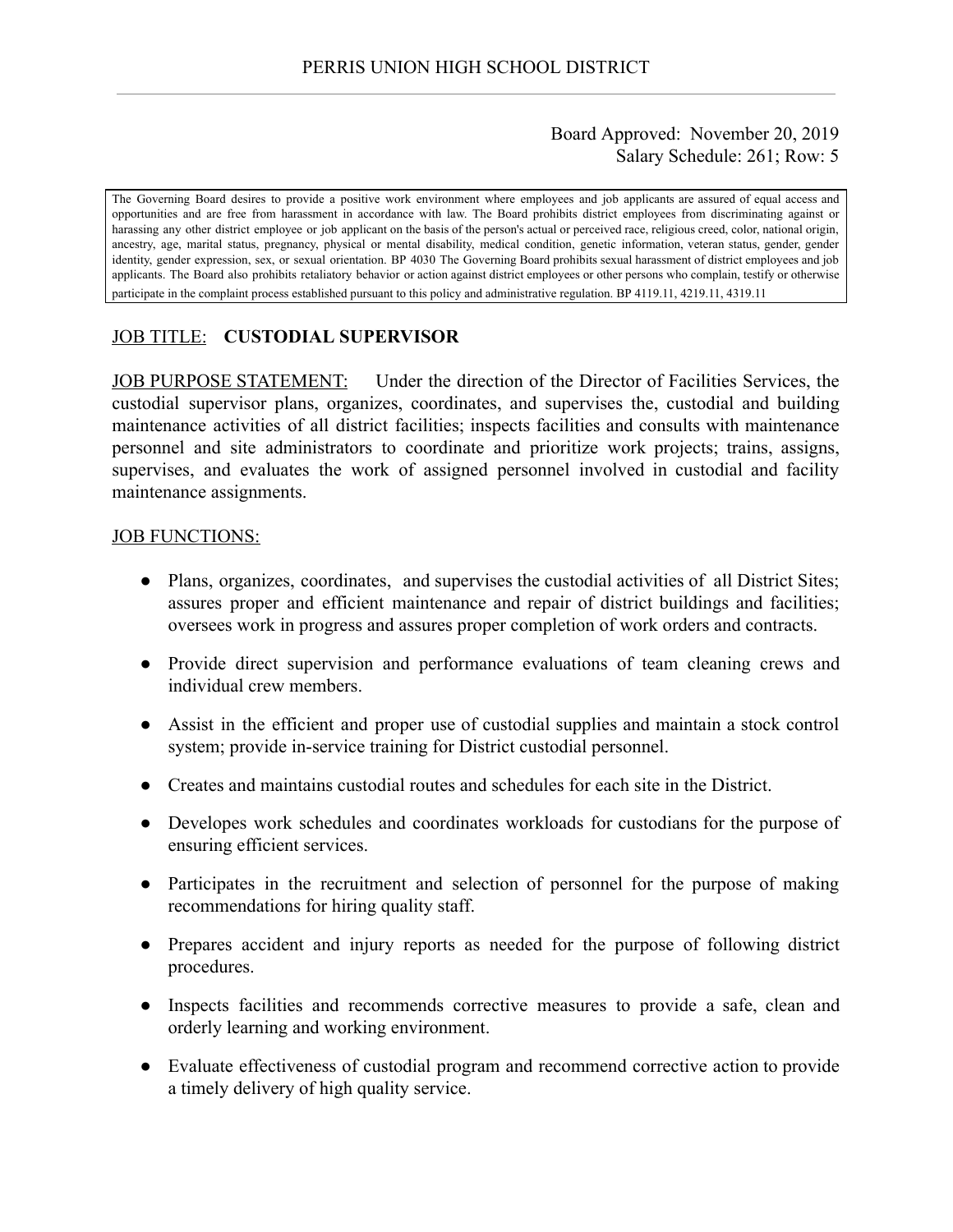# JOB TITLE: **CUSTODIAL SUPERVISOR**  Page 2 of 5

#### JOB FUNCTIONS (continued):

- Maintain accurate and updated records of equipment inventory, repairs and replacement; coordinate equipment transfer for repair, replacement or loaner; analyse and coordinate distribution of needed equipment, material and supplies for assigned custodial staff; coordinate procurement of fuel for equipment.
- Train and evaluate the performance of assigned staff; interview and select employees.
- Visit sites to inspect completed work for accuracy and compliance with instructions and established standards daily.
- Enforce cleanliness standards at District sites; conduct periodic training/custodial inspections standards and to assure safe and proper work practices; demonstrate the proper use of equipment as needed.
- Supervises, assigns, directs and participates in setting up school facilities for special events, activities, and programs such as, but not limited to, athletic events, dances, meetings, and civic center activities; understands setup and operation of public address system; understands and operates auditorium and stage lighting; is familiar with the operation of athletic scoreboard; gives assistance to individuals and groups using District facilities for programs and activities.
- Ability to work with various web based custodial management programs to schedule and inspect the work and equipment of assigned custodial personnel to ensure that District cleaning standards and cleaning frequencies are maintained in accordance with District policies and procedures; prepares performance appraisal reports and takes necessary action to achieve improvements in cases where work is not satisfactory.
- Inspects buildings and grounds to ensure proper security, safety, sanitation, and fire prevention safeguards are maintained; reports violations, vandalism, and theft and contacts proper authority for assistance; understands and becomes familiar with emergency procedures; trains and instructs custodial personnel in safety and emergency procedures.
- Coordinate indoor air quality initial response, inspection, mitigation, communication and follow up.
- Inspects District buildings, equipment, utility systems, and facilities to determine needed maintenance and repairs; inspects the work of night crews to assure completion of assigned project.
- Consults with District maintenance personnel, administrators, and outside contractors to coordinate, prioritize, and schedule work projects, student activities, events, and athletics.
- Answers after hour and weekend emergency calls, unlocks and locks buildings and gates; raises, lowers and cares for flags; orders, receives, accounts, stores, and inventories custodial supplies and equipment; assists or personally receives and accounts for school supplies and equipment; inspects and reports the need for maintenance repairs.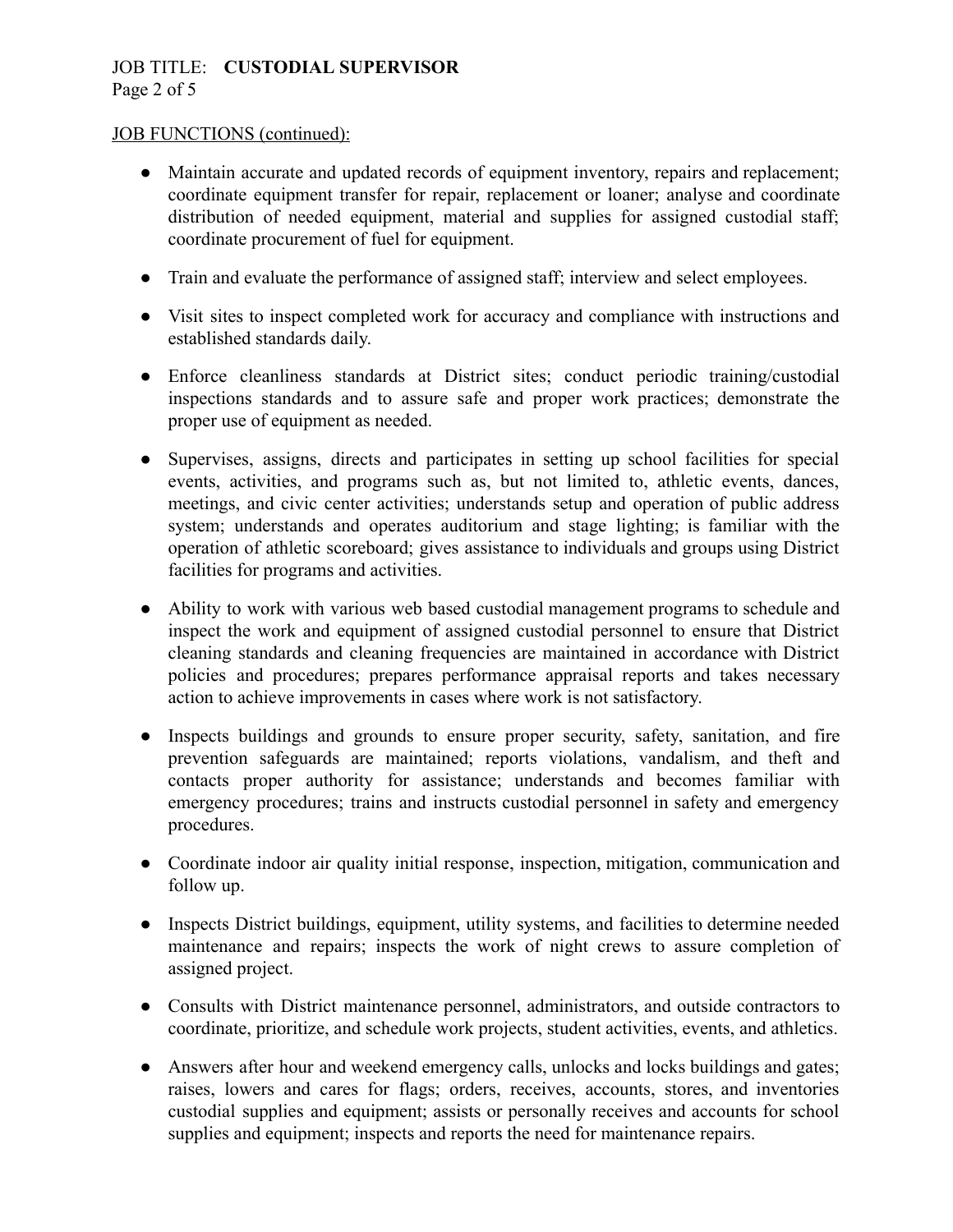# JOB TITLE: **CUSTODIAL SUPERVISOR**  Page 3 of 5

#### JOB FUNCTIONS (continued):

- Assists fire and other inspectors in conducting their inspections.
- Coordinate storage and pickup related to hazardous waste and universal waste.
- Understand and follow District's emergency spill procedures and notification protocol.
- Maintains records of custodial activities and supplies; performs minor preventative maintenance duties.
- Confers and cooperates with school personnel, administrators, and the public in regard to the utilization of facilities and equipment for special programs and activities; supervises the cleaning maintenance operations for swimming pool and understands the operation of all related swimming pool equipment; understands and assists in layout and preparation of athletic fields for activities and events; operates all related custodial equipment, tools and power sweeper and cares for same; reviews and submits time reports, and personally performs duties as necessary.
- Determines needed equipment, materials, and supplies for the requisition of a variety of supplies, maintenance tools, and equipment; assures proper receipt of ordered materials.
- Knowledge of modern office methods and equipment, including productivity tools programs and the preparation of correspondence, reports, training materials and presentations.
- Conducts a variety of informational and instructional meetings for custodial staff to assure safe and proper work practices.
- Programs and sets intrusion alarms for various schedules; Can be called to respond to on-call emergencies and communicates with security or police as required.
- Participates in a variety of grounds, custodial, maintenance, and repair activities as necessary.
- Reads and interprets building plans, blueprints, and specifications and assures conformance with building and safety codes, regulations, and requirements.
- Maintains emergency preparedness inventories, supplies, site evacuation routes, radios and updates site map.
- Participates and attends on-going professional development to stay current with emerging trends related to building maintenance, operations, environmental concerns and custodial practices.
- Check classrooms, cabinets, custodial closets and other areas where chemicals are kept to ensure organized, clean, labeled and secure. Maintain site Safety Data Sheets (SDS), or SDS on-line program as needed.
- Coordinate and schedule regular preventative maintenance and emergency repairs for site while fleet vehicles and trailers.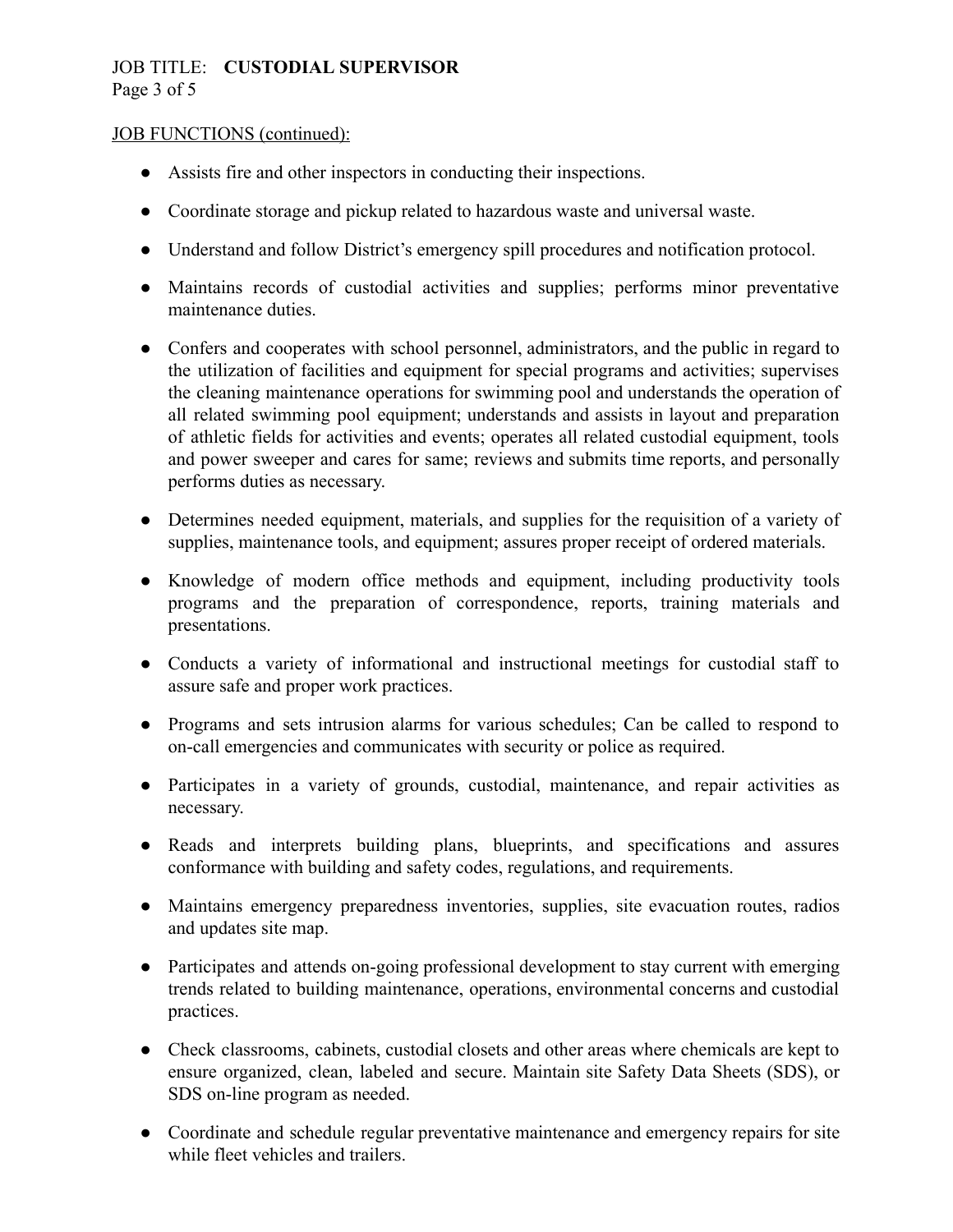### JOB TITLE: **CUSTODIAL SUPERVISOR**  Page 4 of 5

#### JOB FUNCTIONS (continued):

- Shall be required to coordinate and attend safety committee meetings.
- Performs related duties as assigned.

## KNOWLEDGE AND ABILITIES:

## Knowledge of:

● Modern methods, materials, and equipment used in custodial work; maintaining school buildings and grounds in a safe, clean and orderly condition; general principles applicable to minor repairs; general fire safety and security regulations for school facilities; understanding of environmental hazards and response related to indoor air quality, universal waste, hazardous waste, and emergency spill procedures and notification protocols; shutting down utilities such as water, gas electric, and backflow valves; school security and alarms; basic understanding of electrical systems, HVAC, and computerized energy management programs, including how to shut down; operation of emergency lighting systems; proper cleaning procedures of contaminants; principles of swimming pool cleaning, operations and maintaining health standards; modern principles of employee training and supervision; recordkeeping and report writing; and techniques and principles of public relations.

#### Ability to:

● Use cleaning materials and equipment with skill and efficiency; perform heavy physical, sometimes unpleasant labor; train and supervise directly and through subordinates a staff of custodial personnel; maintain and enforce District work standards; maintain records and reports; evaluate performance of custodial employees; prepare and conduct performance appraisals; revise work schedules temporarily to meet changing needs and emergencies; understand, explain and carry out oral and written instructions; read and interpret documents such as safety rules, operating and maintenance instructions, and procedure manuals; estimate and order custodial supplies; climb ladders and perform work above floor height; establish and maintain cooperative working relationships with students and all others contacted in the course of work; work independently with little direction; carry out supervisory responsibilities in accordance with the PUHSD policies, collective bargaining agreements, and applicable laws; write routine reports, injury reports, and correspondence; meet schedules and timelines; develop, plan and organize work; be on call 24 hours a day; present a positive image of the school district to the public; understand the needs of children and demonstrate a genuine liking for children.

#### PHYSICAL ABILITIES:

- Visual ability to read handwritten or typed documents, and the display screen of various office equipment and machine.
- Able to communicate and obtain information in English.